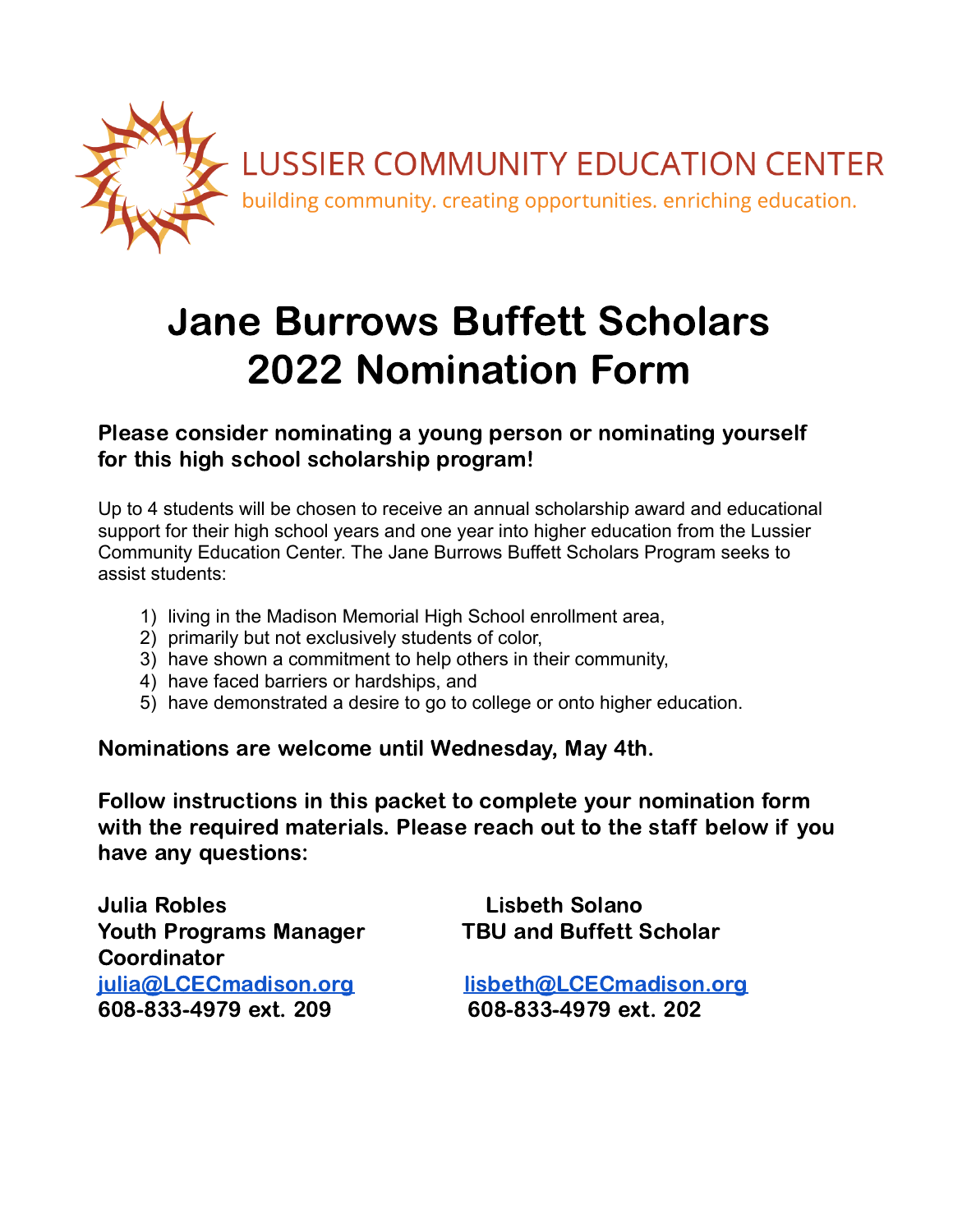

Lussier Community Education Center

## Jane Burrows Buffett Scholars Program: Nomination Instructions

- 1. Nominations will be accepted for students who are living in the James Madison Memorial High School enrollment area and are entering  $9<sup>th</sup>$  grade in the fall of 2022.
- 2. Whether you are nominating a young person or yourself, please review the following packet explaining the nomination process to become a Jane Burrows Buffett Scholar.
- 3. Please provide the Parent/Guardian Authorization form to the nominee's parent(s) or guardian(s) in order to inform them about the program and request their permission to submit their child's name. Parents and guardians can nominate young people but cannot provide letters of nomination.
- 4. Assemble the necessary paperwork for nomination:
	- Completed *Jane Burrows Buf ett Scholar Nomination Form*
	- **Two (2) Letters of Nomination** by adults (*not family members*) who know the student. Examples may include community or religious leaders, teachers, coaches, mentors, etc. Please limit your letters to one page per nomination. Stronger nominations will include letters from different aspects of the student's life (for example, letters from a mentor and a teacher make a stronger nomination than letters from two coaches).
	- **Student transcript**
	- Signed statement of parental/guardian consent to participate
	- Other supporting documents of extracurricular activities, community service projects etc. *Please do not include photographs*.
- 5. Please do not nominate any student who is already involved in the UW–Madison PEOPLE program, the Mann Scholar program, Sanchez Scholar program or the UW–Madison Instructional Technology Academy (ITA). We feel this is a duplication of services. Any student already enrolled with these programs will be eliminated from our selection process. However, you may nominate a student who has also been *nominated* for one or more of these programs. The Jane Burrows Buffett Scholar Selection Committee will be in contact with these programs as decisions are made.

*Note: Please include any documentation regarding learning disabilities, English language learning needs or other* special concerns. It will not affect the decision in any way but the committee would like to be aware of any additional *services that may need to be provided.*

6. Submit the nomination form by **Wednesday May 4, 2022** to: (if mailing, have postmarked May 4th or earlier)

**Lussier Community Education Center Attn: Jane Burrows Buffett Scholars Selection Committee 55 S. Gammon Road Madison, WI 53717**

7. Once the packet is submitted, the Jane Burrows Buffett Scholar Selection Committee will review nomination forms and decide who will move onto the interview stage. Student(s) will be reached out to directly to arrange an informal interview with the nominee and parent/guardian. **Please refer to the enclosed 2022 calendar of the process for timing details.**

*If you have any questions, please contact:*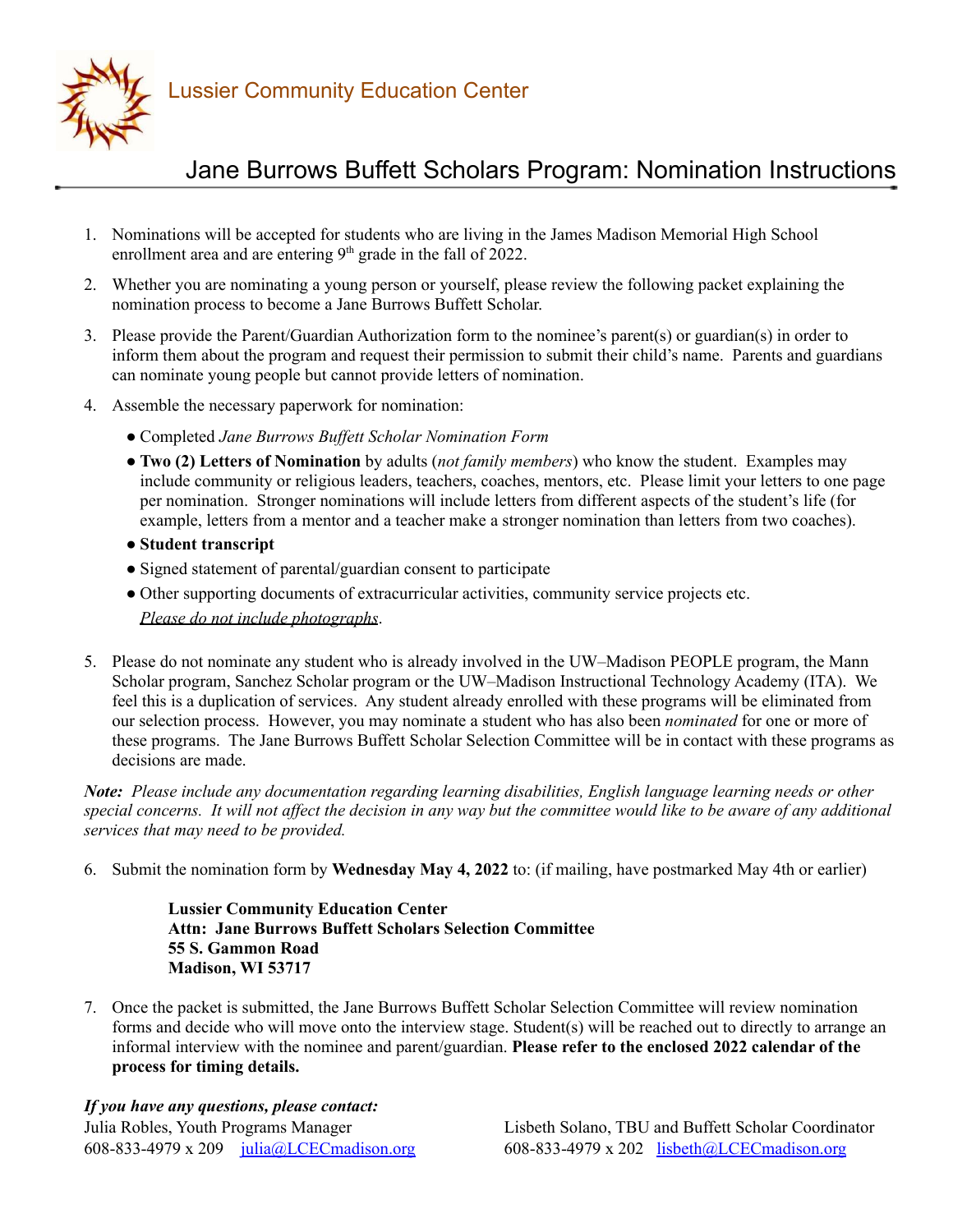

## Jane Burrows Buffett Scholars Program: 2022 Calendar

- May 4, 2022 Deadline for Nomination Form submission
- May 6 9, 2022 LCEC staff will contact nominees if more information is needed
- May 11 18, 2022 Selection Committee determines candidates to interview, non-selected candidates informed
- May  $23 26$ ,  $2022$  Interviews with candidates
- June 20, 2022 Notification of selected and non-selected Buffett Scholars
- September 2022 Welcome Reception for Scholars at LCEC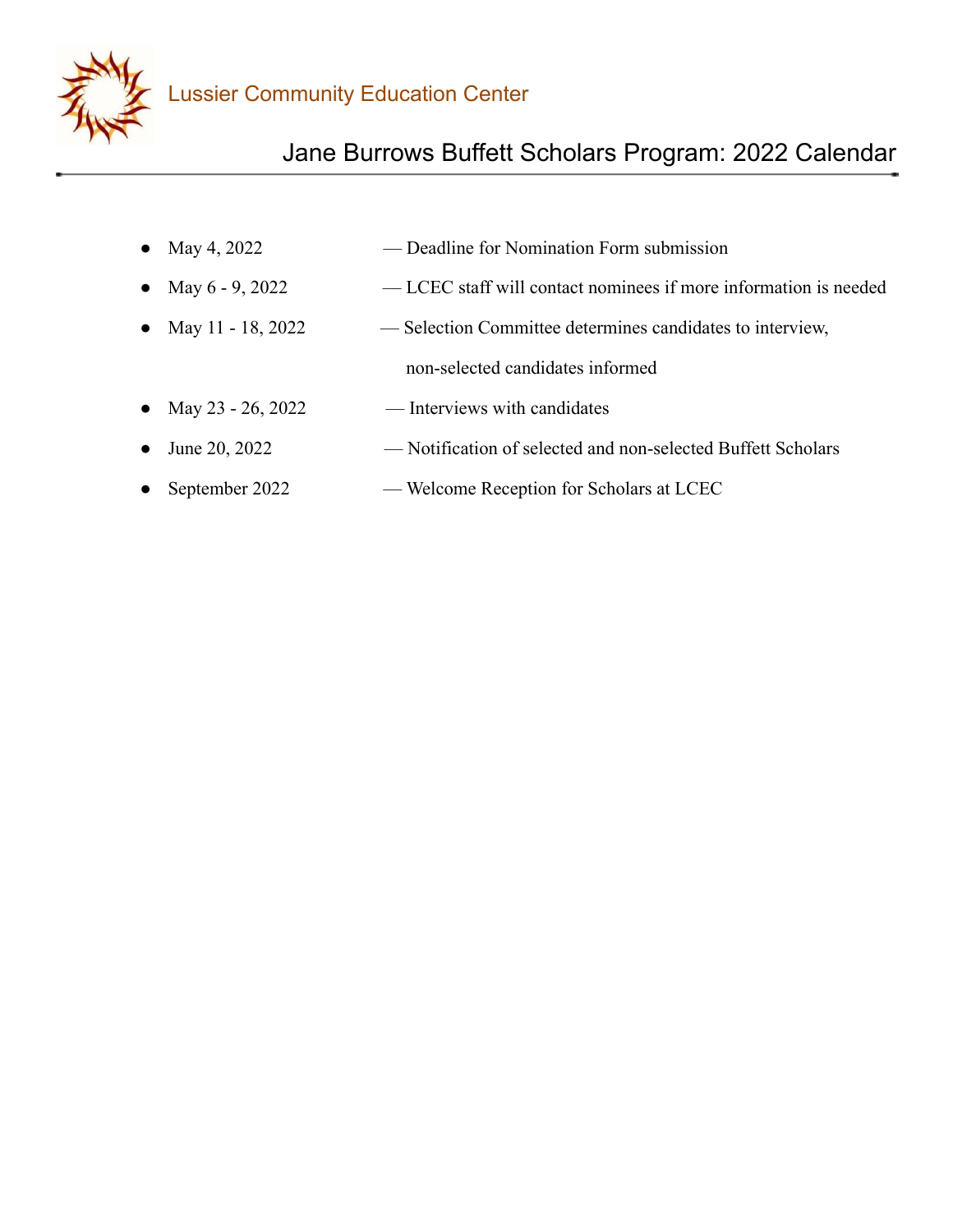

## Jane Burrows Buffett Scholars Program: Nomination Form

|                                                                                                                                                                                                                                                                                                                                                                                                | DOB (mo/day/year): $\frac{1}{\sqrt{1-\frac{1}{2}}}\frac{1}{\sqrt{1-\frac{1}{2}}}}$ |                                                             |                                           |  |
|------------------------------------------------------------------------------------------------------------------------------------------------------------------------------------------------------------------------------------------------------------------------------------------------------------------------------------------------------------------------------------------------|------------------------------------------------------------------------------------|-------------------------------------------------------------|-------------------------------------------|--|
|                                                                                                                                                                                                                                                                                                                                                                                                |                                                                                    |                                                             |                                           |  |
| Home Address:                                                                                                                                                                                                                                                                                                                                                                                  |                                                                                    |                                                             |                                           |  |
| City:<br><u> Alexandria de la contrada de la contrada de la contrada de la contrada de la contrada de la contrada de la c</u>                                                                                                                                                                                                                                                                  |                                                                                    | Zip Code:                                                   |                                           |  |
| Home Phone:                                                                                                                                                                                                                                                                                                                                                                                    | Cell Phone:                                                                        | <u> 2002 - Jan James James Barbara, president politik (</u> |                                           |  |
|                                                                                                                                                                                                                                                                                                                                                                                                |                                                                                    |                                                             |                                           |  |
| Parent/Guardian Name(s):                                                                                                                                                                                                                                                                                                                                                                       |                                                                                    |                                                             |                                           |  |
|                                                                                                                                                                                                                                                                                                                                                                                                |                                                                                    |                                                             |                                           |  |
| Two Letters of Nomination by adults (not family members) who know the student<br><b>Student Transcript</b><br>Parent/Guardian Consent/Authorization Statement<br>Other supporting documents of extracurricular activities, community service projects, etc.<br><b>Please Check to Confirm:</b><br>This student is not enrolled in the UW-Madison PEOPLE Program; Mann Scholar Program; Sanchez |                                                                                    |                                                             |                                           |  |
| Scholar Program and/or UW-Madison Instructional Technology Academy (ITA).                                                                                                                                                                                                                                                                                                                      |                                                                                    |                                                             |                                           |  |
| <b>Nominator to Contact Regarding Nominee</b><br>Fill out contact information below                                                                                                                                                                                                                                                                                                            |                                                                                    | This is a self nomination                                   | Do not need to fill out information below |  |
| Name:                                                                                                                                                                                                                                                                                                                                                                                          | Email:                                                                             | <u> 1986 - Johann Barn, mars ann an t-Amhainn an t-</u>     |                                           |  |
| Home Address:                                                                                                                                                                                                                                                                                                                                                                                  |                                                                                    |                                                             |                                           |  |
| City:<br><u> 1989 - Johann John Stone, mars and de Brasilian (b. 1989)</u>                                                                                                                                                                                                                                                                                                                     |                                                                                    | Zip Code:                                                   |                                           |  |
| Home Phone:<br><u> 1989 - Johann Barbara, martin amerikan</u>                                                                                                                                                                                                                                                                                                                                  |                                                                                    | Work/Cell Phone:                                            |                                           |  |
|                                                                                                                                                                                                                                                                                                                                                                                                | DUE BY WEDNESDAY MAY 4th, 2022                                                     |                                                             |                                           |  |
| <b>Staff/Selection Committee Notes:</b>                                                                                                                                                                                                                                                                                                                                                        |                                                                                    |                                                             |                                           |  |
|                                                                                                                                                                                                                                                                                                                                                                                                |                                                                                    |                                                             |                                           |  |
|                                                                                                                                                                                                                                                                                                                                                                                                |                                                                                    |                                                             |                                           |  |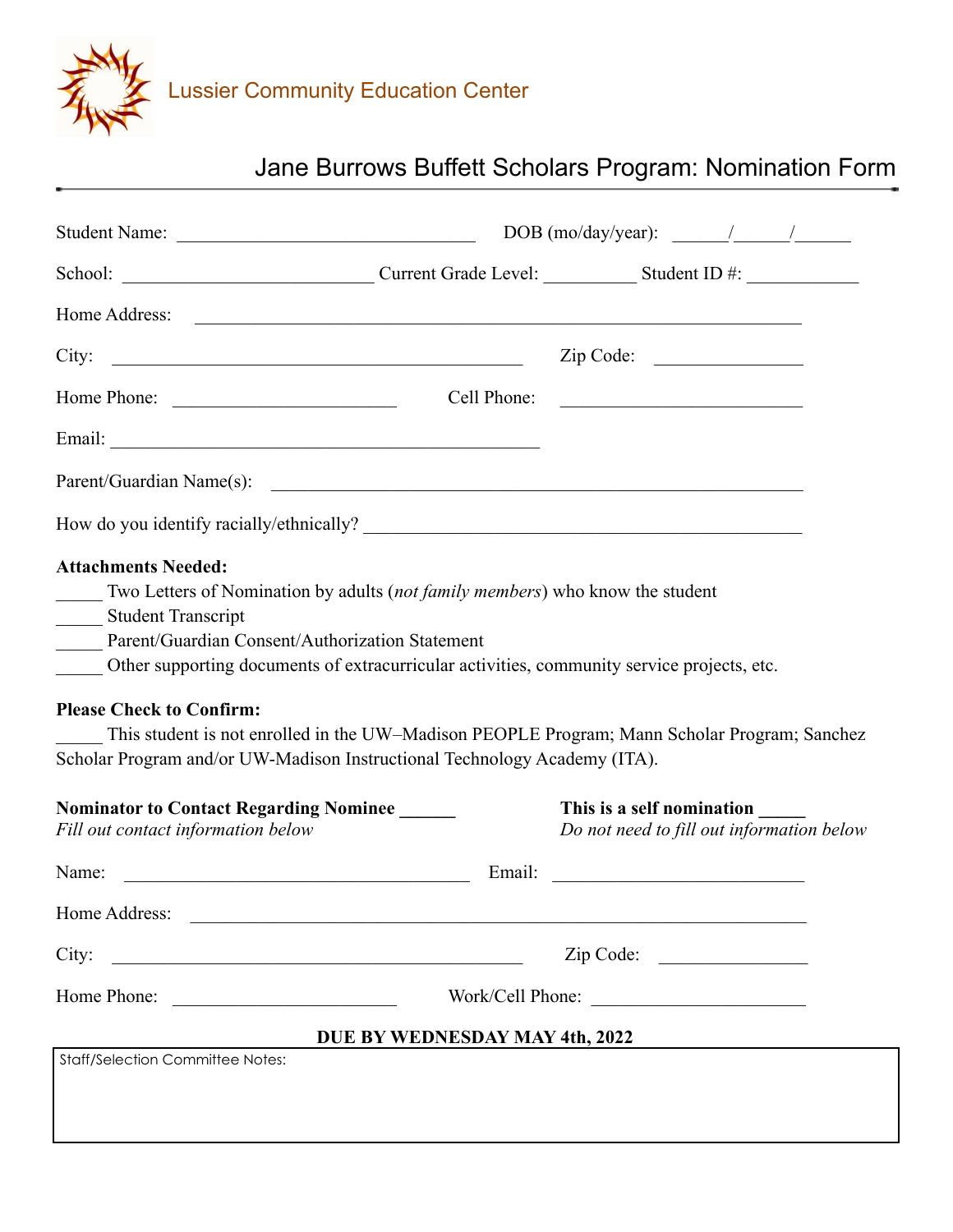

## Jane Burrows Buffett Scholars Program: Parent / Guardian Consent

Dear Parent/Guardian,

Your child has been nominated for consideration as a Jane Burrows Buffett Scholar. Up to 4 students who will be entering 9<sup>th</sup> grade in the fall of 2022 will be chosen to receive an annual scholarship award and educational support for their high school years and one year into higher education from the Lussier Community Education Center. The Jane Burrows Buffett Scholars Program seeks to assist students 1) living in the Madison Memorial High School enrollment area, 2) primarily but not exclusively students of color, 3) who have shown a commitment to help others in their community, 4) have faced barriers or hardships, and 5) have demonstrated a desire to go to college or onto higher education.

#### **Jane Burrows Buffett's Legacy to the Lussier Community Education Center**

For years Jane Burrows Buffett had tutored and volunteered at the Wexford Ridge Neighborhood Center, our home prior to becoming the Lussier Community Education Center. She urged members of the Madison Christian Community to raise their voices with her own to bring about the legislative change and school board approval that were needed to create a new community center for Madison's west side. Jane Burrows Buffett was not a woman who easily accepted defeat; throughout her 8 ½ year struggle with Multiple Myeloma, she championed the cause of building a place to supplement the work of the schools for those who were at great risk of not completing their education.

The creators of the Jane Burrows Buffett Scholars Program realize the critical role you play as a parent or guardian in the success of your child at school. That is why we are asking for your commitment as well as your child's. We will depend on you to work as a team with the Jane Burrows Buffett Scholars Program over the coming years to ensure the educational success of your child. Please review the information in this packet to decide if you would like to have your child nominated. Then return the Parent/Guardian Consent Form and Authorization to Release Student Records included in this packet to LCEC by *Wednesday May 4, 2022* in order for your child to be considered for this program.

Once your child's name is submitted, you will be contacted by a member of the Jane Burrows Buffett Selection Committee to arrange an informal interview as a part of the selection process.

If you have any questions, please contact:

Lisbeth Solano TBU and Buffett Scholar Coordinator Lussier Community Education Center 55 S. Gammon Rd, Madison, 53717 608-833-4979 x202 [lisbeth@LCECmadison.org](mailto:lisbeth@LCECmadison.org)